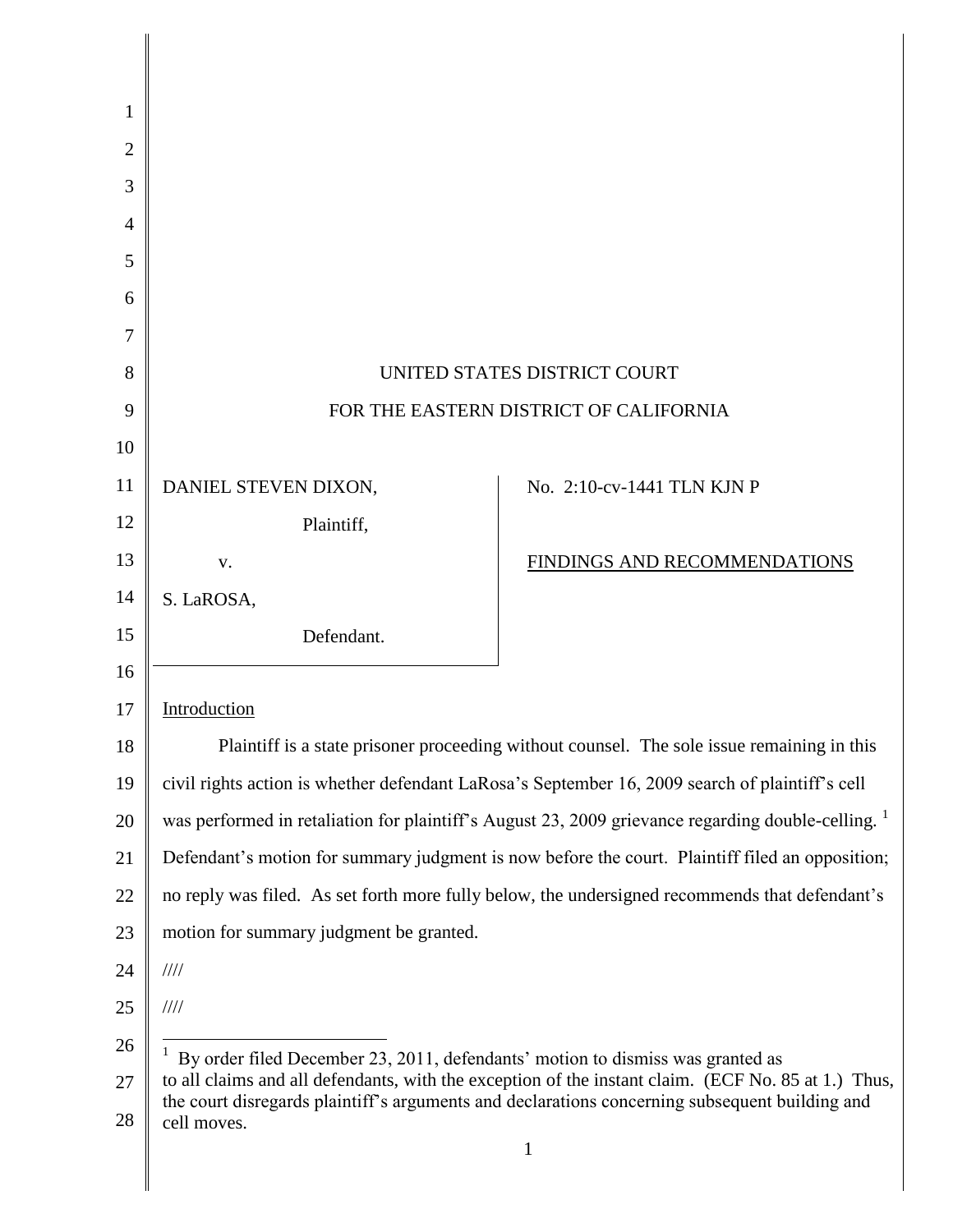| $\mathbf{1}$   | Defendant's Motion for Summary Judgment                                                                                                                                        |
|----------------|--------------------------------------------------------------------------------------------------------------------------------------------------------------------------------|
|                |                                                                                                                                                                                |
| $\overline{2}$ | Defendant LaRosa moves for summary judgment on the grounds that it is undisputed that                                                                                          |
| 3              | defendant did not violate plaintiff's First Amendment rights, and that defendant is entitled to                                                                                |
| $\overline{4}$ | qualified immunity.                                                                                                                                                            |
| 5              | A. Legal Standard for Summary Judgment                                                                                                                                         |
| 6              | Summary judgment is appropriate when it is demonstrated that the standard set forth in                                                                                         |
| $\tau$         | Federal Rule of Civil procedure 56 is met. "The court shall grant summary judgment if the                                                                                      |
| 8              | movant shows that there is no genuine dispute as to any material fact and the movant is entitled to                                                                            |
| 9              | judgment as a matter of law." Fed. R. Civ. P. 56(a). <sup>2</sup>                                                                                                              |
| 10             | Under summary judgment practice, the moving party always                                                                                                                       |
| 11             | bears the initial responsibility of informing the district court of the<br>basis for its motion, and identifying those portions of "the                                        |
| 12             | pleadings, depositions, answers to interrogatories, and admissions<br>on file, together with the affidavits, if any," which it believes                                        |
| 13             | demonstrate the absence of a genuine issue of material fact.                                                                                                                   |
| 14             | Celotex Corp. v. Catrett, 477 U.S. 317, 323 (1986) (quoting then-numbered Fed. R. Civ. P.                                                                                      |
| 15             | 56(c)). "Where the nonmoving party bears the burden of proof at trial, the moving party need                                                                                   |
| 16             | only prove that there is an absence of evidence to support the non-moving party's case." Nursing                                                                               |
| 17             | Home Pension Fund, Local 144 v. Oracle Corp. (In re Oracle Corp. Sec. Litig.), 627 F.3d 376,                                                                                   |
| 18             | 387 (9th Cir. 2010) (citing Celotex Corp., 477 U.S. at 325); see also Fed. R. Civ. P. 56 advisory                                                                              |
| 19             | committee's notes to 2010 amendments (recognizing that "a party who does not have the trial                                                                                    |
| 20             | burden of production may rely on a showing that a party who does have the trial burden cannot                                                                                  |
| 21             | produce admissible evidence to carry its burden as to the fact"). Indeed, summary judgment                                                                                     |
| 22             | should be entered, after adequate time for discovery and upon motion, against a party who fails to                                                                             |
| 23             | make a showing sufficient to establish the existence of an element essential to that party's case,                                                                             |
| 24             | and on which that party will bear the burden of proof at trial. Celotex Corp., 477 U.S. at 322.                                                                                |
| 25             | "[A] complete failure of proof concerning an essential element of the nonmoving party's case                                                                                   |
| 26             | necessarily renders all other facts immaterial." Id. at 323.                                                                                                                   |
| 27             | $\overline{2}$<br>Federal Rule of Civil Procedure 56 was revised and rearranged effective December 10, 2010.                                                                   |
| 28             | However, as stated in the Advisory Committee Notes to the $2010$ Amendments to Rule 56, "[t]he<br>standard for granting summary judgment remains unchanged."<br>$\overline{2}$ |
|                |                                                                                                                                                                                |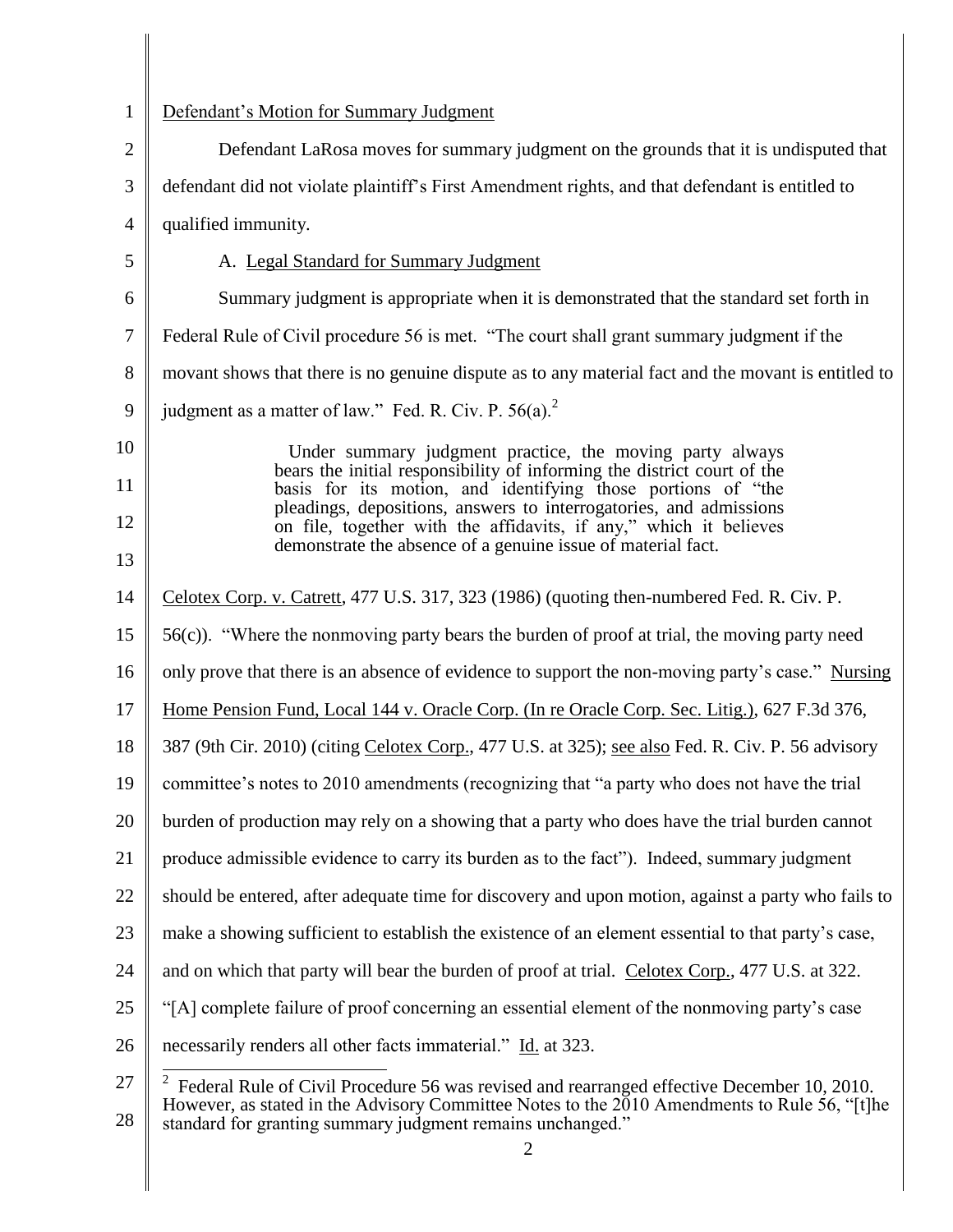| $\mathbf{1}$     | Consequently, if the moving party meets its initial responsibility, the burden then shifts to                |
|------------------|--------------------------------------------------------------------------------------------------------------|
| $\sqrt{2}$       | the opposing party to establish that a genuine issue as to any material fact actually exists. See            |
| $\mathfrak{Z}$   | Matsushita Elec. Indus. Co. v. Zenith Radio Corp., 475 U.S. 574, 586 (1986). In attempting to                |
| $\overline{4}$   | establish the existence of such a factual dispute, the opposing party may not rely upon the                  |
| $\mathfrak{S}$   | allegations or denials of its pleadings, but is required to tender evidence of specific facts in the         |
| 6                | form of affidavits, and/or admissible discovery material in support of its contention that such a            |
| $\boldsymbol{7}$ | dispute exists. See Fed. R. Civ. P. 56(c); Matsushita, 475 U.S. at 586 n.11. The opposing party              |
| 8                | must demonstrate that the fact in contention is material, <i>i.e.</i> , a fact that might affect the outcome |
| 9                | of the suit under the governing law, see Anderson v. Liberty Lobby, Inc., 477 U.S. 242, 248                  |
| 10               | (1986); T.W. Elec. Serv., Inc. v. Pacific Elec. Contractors Ass'n, 809 F.2d 626, 630 (9th Cir.               |
| 11               | 1987), and that the dispute is genuine, i.e., the evidence is such that a reasonable jury could return       |
| 12               | a verdict for the nonmoving party, see Wool v. Tandem Computers, Inc., 818 F.2d 1433, 1436                   |
| 13               | (9th Cir. 1987), overruled in part on other grounds, Hollinger v. Titan Capital Corp., 914 F.2d              |
| 14               | 1564, 1575 (9th Cir. 1990).                                                                                  |
| 15               | In the endeavor to establish the existence of a factual dispute, the opposing party need not                 |
| 16               | establish a material issue of fact conclusively in its favor. It is sufficient that "the claimed factual     |
| 17               | dispute be shown to require a jury or judge to resolve the parties' differing versions of the truth at       |
| 18               | trial." T.W. Elec. Serv., 809 F.2d at 630. Thus, the "purpose of summary judgment is to 'pierce              |
| 19               | the pleadings and to assess the proof in order to see whether there is a genuine need for trial.""           |
| 20               | Matsushita, 475 U.S. at 587 (quoting Fed. R. Civ. P. 56(e) advisory committee's note on 1963                 |
| 21               | amendments).                                                                                                 |
| 22               | In resolving a summary judgment motion, the court examines the pleadings, depositions,                       |
| 23               | answers to interrogatories, and admissions on file, together with the affidavits, if any. Fed. R.            |
| 24               | Civ. P. $56(c)$ . The evidence of the opposing party is to be believed. See Anderson, 477 U.S. at            |
| 25               | 255. All reasonable inferences that may be drawn from the facts placed before the court must be              |
| 26               | drawn in favor of the opposing party. See Matsushita, 475 U.S. at 587. Nevertheless, inferences              |
| 27               | are not drawn out of the air, and it is the opposing party's obligation to produce a factual                 |
| 28               | predicate from which the inference may be drawn. See Richards v. Nielsen Freight Lines, 602 F.<br>3          |

║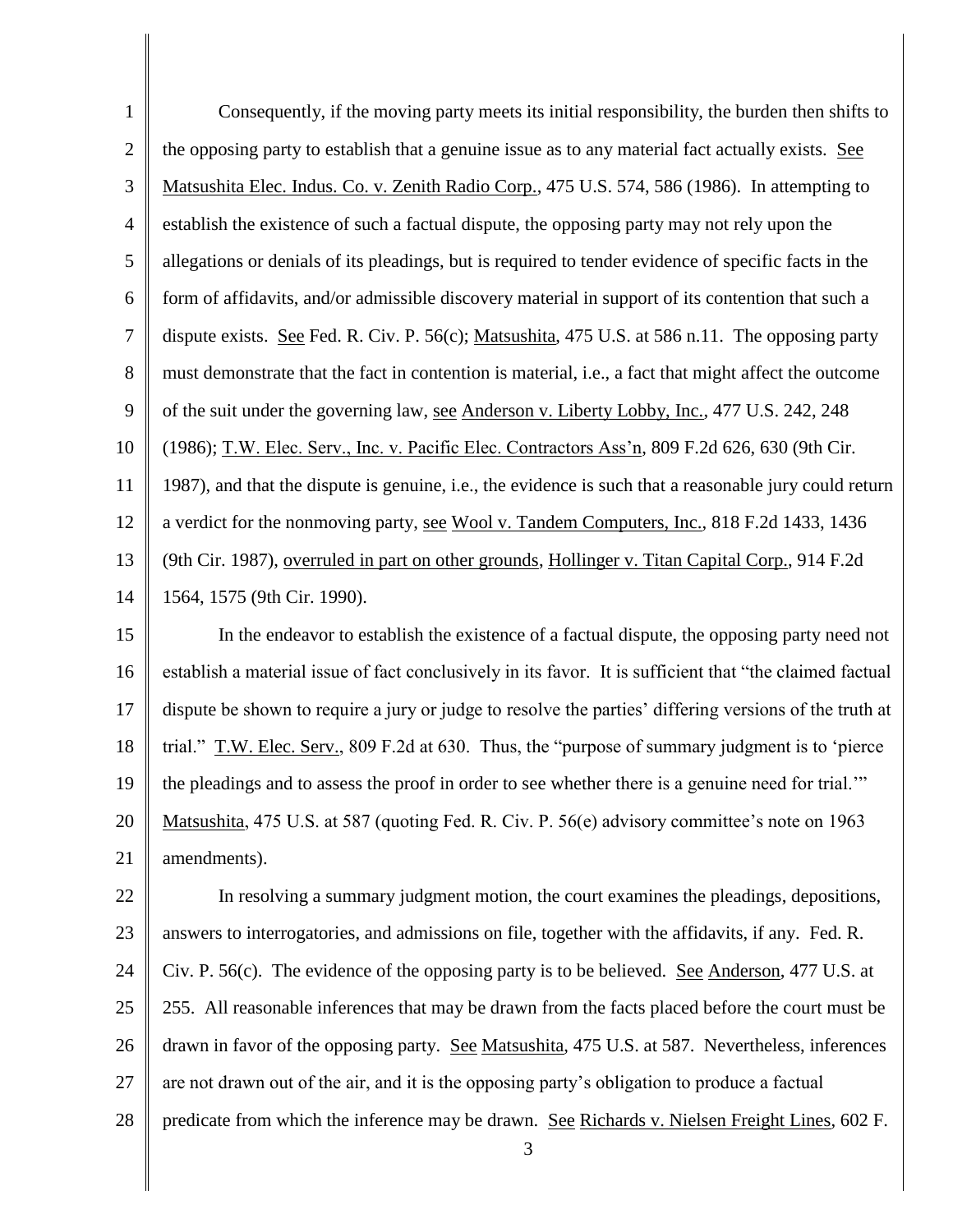| $\mathbf{1}$   | Supp. 1224, 1244-45 (E.D. Cal. 1985), aff'd, 810 F.2d 898, 902 (9th Cir. 1987). Finally, to          |
|----------------|------------------------------------------------------------------------------------------------------|
| $\overline{2}$ | demonstrate a genuine issue, the opposing party "must do more than simply show that there is         |
| 3              | some metaphysical doubt as to the material facts Where the record taken as a whole could             |
| 4              | not lead a rational trier of fact to find for the nonmoving party, there is no 'genuine issue for    |
| 5              | trial." Matsushita, 475 U.S. at 586 (citation omitted).                                              |
| 6              | By contemporaneous notice provided on July 3, 2013 (ECF No. 108-1), plaintiff was                    |
| 7              | advised of the requirements for opposing a motion brought pursuant to Rule 56 of the Federal         |
| 8              | Rules of Civil Procedure. See Rand v. Rowland, 154 F.3d 952, 957 (9th Cir. 1998) (en banc);          |
| 9              | Klingele v. Eikenberry, 849 F.2d 409 (9th Cir. 1988).                                                |
| 10             | B. Facts                                                                                             |
| 11             | For purposes of the instant motion for summary judgment, the court finds the following               |
| 12             | facts undisputed, unless otherwise noted:                                                            |
| 13             | 1. At all relevant times, plaintiff was in the custody of the State of California, and               |
| 14             | housed at Mule Creek State Prison ("MCSP"), in Building 1.                                           |
| 15             | 2. Officers Irwin and Grzebyk were the two Floor Officers working in Building 1 during               |
| 16             | the 6:00 a.m. to 2:00 p.m. shift, and Officers LaRosa and Keenan were the two Floor Officers         |
| 17             | working in Building 1 during the 2:00 p.m. to 10:00 p.m. shift.                                      |
| 18             | 3. On August 17, 2009, Plaintiff complained to Officer Irwin that he was not compatible              |
| 19             | with his cell partner, because his cell partner was keeping a pet rodent in the cell.                |
| 20             | 4. On August 17, 2009, Officer Grzebyk conducted a cell search and removed the rodent                |
| 21             | from the cell.                                                                                       |
| 22             | 5. Plaintiff's cellmate was unhappy once the rodent was confiscated, and became angry                |
| 23             | with plaintiff once the cellmate realized that during the cell search his television switch had been |
| 24             | damaged and his property confiscated. (ECF No. 112-1 at 17.)                                         |
| 25             | 6. Plaintiff prepared a CDC Form 602 inmate grievance, reiterating the events of August              |
| 26             | 17, 2009. (ECF No. 112-1 at 15). In the action requested portion of the form, plaintiff wrote:       |
| 27             | $\frac{1}{1}$                                                                                        |
| 28             | $\frac{1}{1}$                                                                                        |
|                | 4                                                                                                    |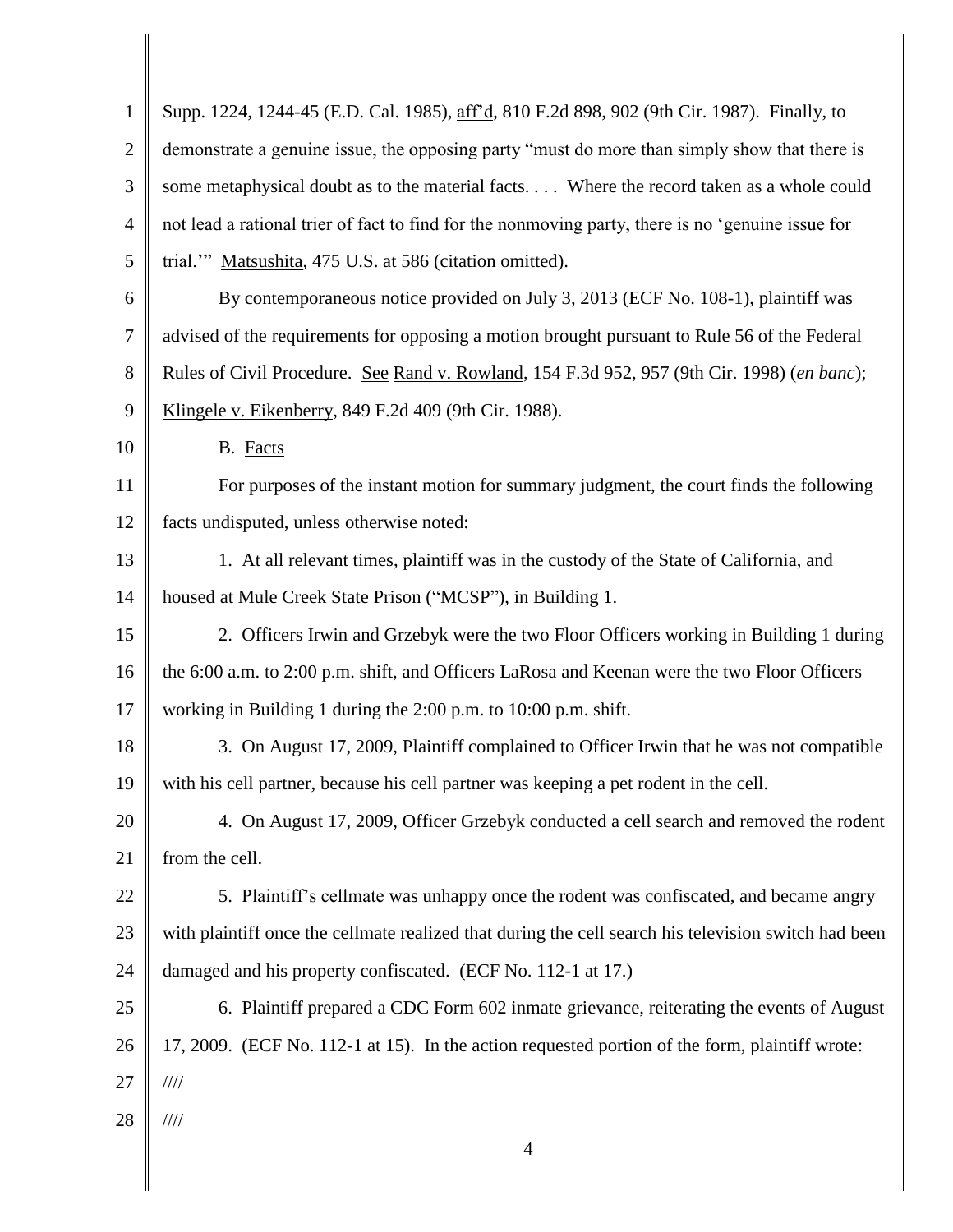| 1              | Per Penal Code § 2709, all MCSP prison officials follow all CDCR<br>["California Department of Corrections and Rehabilitation"]                 |
|----------------|-------------------------------------------------------------------------------------------------------------------------------------------------|
| $\overline{2}$ | directives, policies and procedures governing double-celling and<br>integrated inmate housing.<br>Issue an updated memorandum                   |
| 3              | consiste [nt] with these stated policies and procedures, listed herein.<br>NOT retaliate against this writer in any way, e.g., not changing his |
| $\overline{4}$ | cell.                                                                                                                                           |
| 5              | (ECF No. 112-1 at 15.) This grievance was assigned Log Number MCSP 09-1626.                                                                     |
| 6              | 7. On August 23, 2009, plaintiff submitted Log No. MCSP 09-1626, to the MCSP                                                                    |
| $\overline{7}$ | Appeals Office, by dropping it into the mailbox in the Housing Unit. The grievances in the                                                      |
| 8              | mailbox are processed to the addressed location within the prison.                                                                              |
| 9              | 8. The content of the grievance Log No. 09-1626 that plaintiff filed on August 23, 2009,                                                        |
| 10             | contains no reference to defendant LaRosa, or any action by defendant LaRosa.                                                                   |
| 11             | 9. On August 27, 2009, the grievance was received by the Appeals Coordinator and                                                                |
| 12             | rejected for filing at that time because the Appeals Coordinator deemed the grievance lacked                                                    |
| 13             | supporting paperwork that was necessary for the grievance to be processed. The Appeals                                                          |
| 14             | Coordinator sent plaintiff a letter requesting plaintiff attach additional paperwork.                                                           |
| 15             | 10. On August 28, 2009, plaintiff submitted an inmate request for interview stating that                                                        |
| 16             | "[t] his 602 is about staff's failure to follow procedures dealing with double-celling, and my                                                  |
| 17             | request that a memorandum be issued to alleviate the non-compliance." (ECF No. 108-3 at 32;                                                     |
| 18             | 112-1 at 31.) On August 28, 2009, plaintiff responded to the Appeals Coordinator, complaining                                                   |
| 19             | that the requested paperwork was not necessary or available, and resubmitting the appeal and                                                    |
| 20             | asking that the appeal be processed without it.                                                                                                 |
| 21             | 11. On September 1, 2009, the Appeals Coordinator again sent plaintiff a letter rejecting                                                       |
| 22             | the grievance, this time because plaintiff had not submitted the grievance to the correctional staff                                            |
| 23             | directly involved for an informal level of review.                                                                                              |
| 24             | 12. Plaintiff next submitted the grievance to Correctional Officer Irwin. On September 7,                                                       |
| 25             | 2009, Officer Irwin responded as follows:                                                                                                       |
| 26             | I C/O Irwin spoke to you on 9-7-09 for clarification on your                                                                                    |
| 27             | appeal. You stated you want to see the procedures on integrated<br>housing. DOM Chapter 5 Article 47 on Jan. 2008 54055.7 Inmates               |
| 28             | are to be housed in first available bed per housing code.                                                                                       |
|                | 5                                                                                                                                               |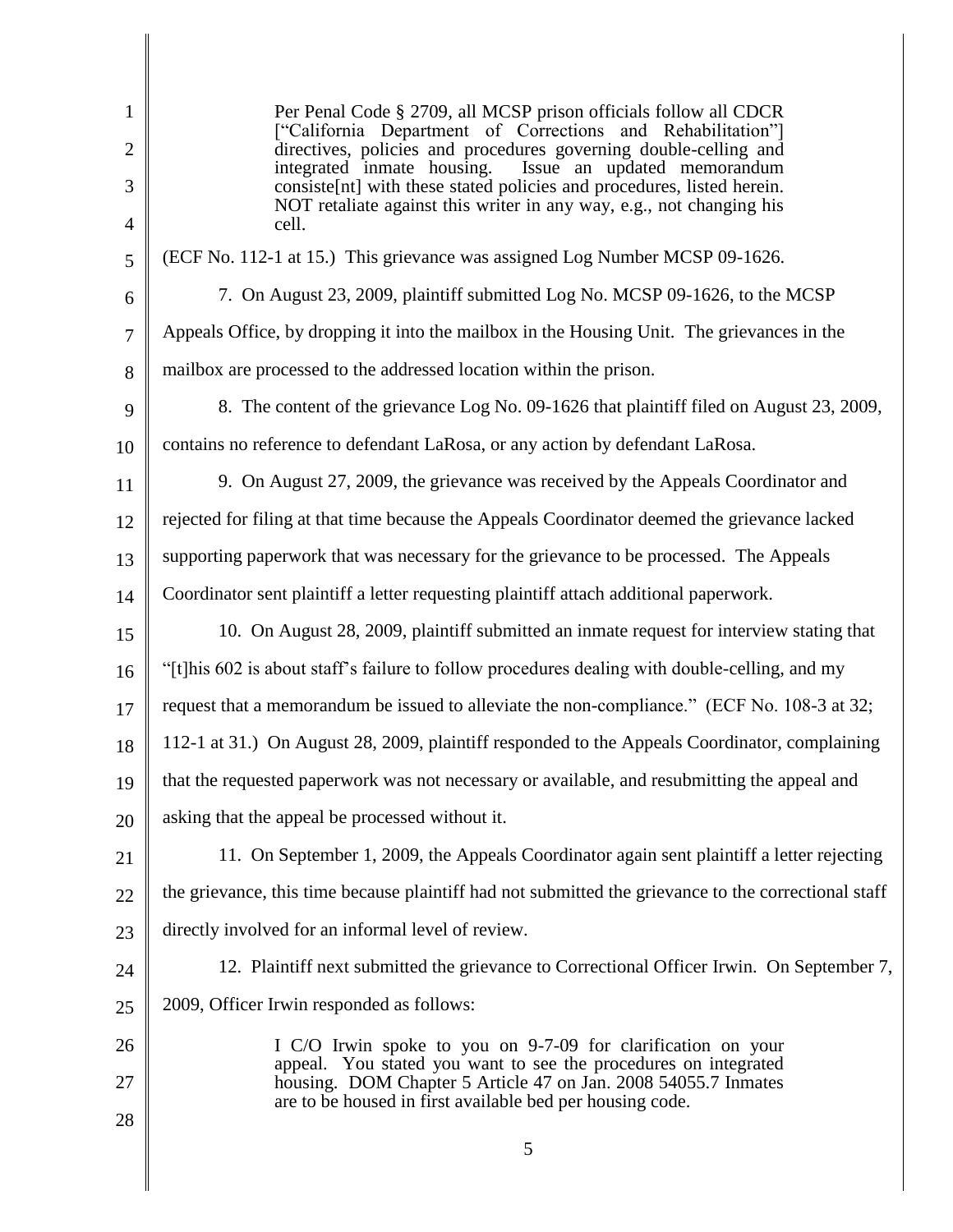I

1 (ECF No. 112-1 at 15.)<sup>3</sup>

| $\overline{2}$ | 13. On September 7, 2009, after plaintiff received Officer Irwin's response, plaintiff                                                                                                               |
|----------------|------------------------------------------------------------------------------------------------------------------------------------------------------------------------------------------------------|
| 3              | again submitted his grievance to the appeals office at MCSP, indicating that he was dissatisfied                                                                                                     |
| 4              | with the informal response that Officer Irwin provided. Plaintiff's grievance was received by the                                                                                                    |
| 5              | Appeals Office on September 8, 2009, for a first formal level of review.                                                                                                                             |
| 6              | 14. The grievance plaintiff submitted on September 7, 2009, and was received by the                                                                                                                  |
| 7              | Appeals Office on September 8, 2009, again contained no reference to defendant LaRosa.                                                                                                               |
| 8              | 15. At the first formal level of review, the grievance was assigned to Sergeant J.                                                                                                                   |
| 9              | Dominguez, who interviewed plaintiff for the appeal on September 29, 2009, and provided                                                                                                              |
| 10             | plaintiff a response, authorized by the Associate Warden, on October 6, 2009. <sup>4</sup> (ECF No. 108-3)                                                                                           |
| 11             | at 16, 23-24; 112-1 at 19-20.)                                                                                                                                                                       |
| 12             | 16. On October 10, 2009, plaintiff resubmitted Log No. 09-01626 for review at the                                                                                                                    |
| 13             | second level. (ECF No. 112-1 at 16.) Plaintiff stated:                                                                                                                                               |
| 14             | The 9-29-09 response does not address the August, 009 DOM                                                                                                                                            |
| 15             | Supplement, Section 54055 which states inmates are responsible for<br>participating in decisions effecting his housing.<br>Also, see                                                                 |
| 16             | attach[ed] declaration detailing the retaliatory methods used against<br>me by Building One correctional officers.                                                                                   |
| 17             | (ECF No. 112-1 at 16.) In the declaration, plaintiff alleged that officers in building 1 were using                                                                                                  |
| 18             | cell searches and unwarranted cell moves to punish and harass plaintiff. (ECF No. 112-1 at 23.)                                                                                                      |
| 19             | Plaintiff noted that he had filed a 602 against defendant LaRosa and other officers on September                                                                                                     |
| 20             | 18, 2009, and complained that defendant LaRosa had targeted plaintiff with an "arbitrary and                                                                                                         |
| 21             | excessive" cell search on September 16, 2009, in retaliation for plaintiff filing grievance No. 09-                                                                                                  |
| 22             | 01626, as evidenced by defendant having plaintiff's property card, searching plaintiff's cell too                                                                                                    |
| 23             | frequently, and taking property not normally confiscated from an inmate's cell. (ECF No. 112-1)                                                                                                      |
| 24             | at $24-25.$ )                                                                                                                                                                                        |
| 25             |                                                                                                                                                                                                      |
| 26             | 3<br>Plaintiff argues that Officer Irwin's response failed to address the other policies and procedures<br>impacting double-celling procedures that were listed in the appeal. (ECF No. 112-1 at 6.) |
| 27<br>28       | Plaintiff appears to dispute fact 15, but provided no facts or argument to support such dispute.<br>(ECF No. 112-1 at 3, 6.)                                                                         |
|                | 6                                                                                                                                                                                                    |
|                |                                                                                                                                                                                                      |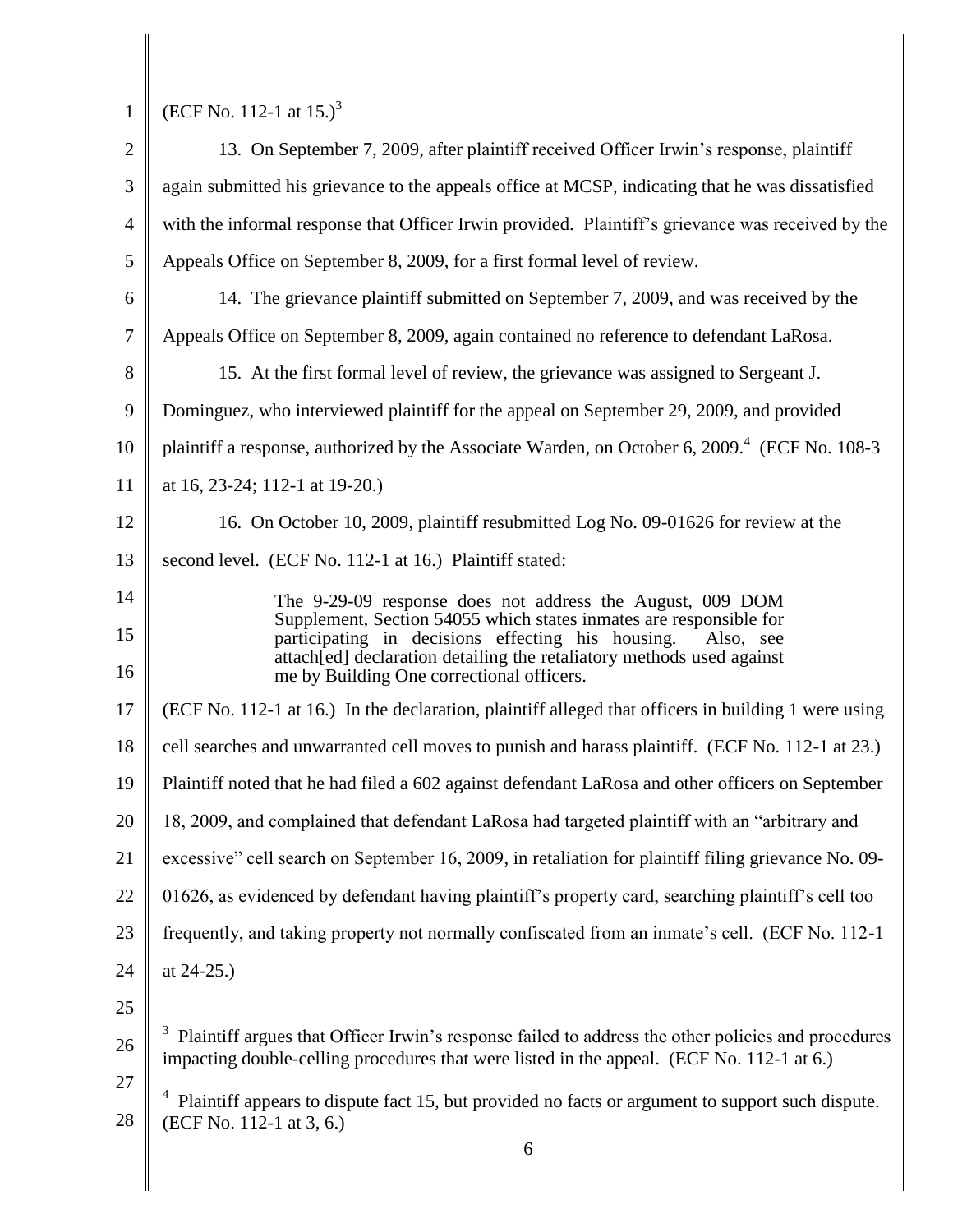1 2 17. Defendant LaRosa conducted a search of the cell occupied by plaintiff on September 16, 2009.

3 4 18. On September 16, 2009, defendant LaRosa had plaintiff"s personal property card from MCSP Receiving and Release during the search of plaintiff"s cell. (ECF No. 112 at 12.)

5 6 19. Second and Third Watch Floor Officers in each building are required to search a minimum of three cells per shift. (ECF No. 108-3 at 8; 112-1 at 94.)

7 8 9 20. On September 16, 2009, defendant LaRosa confiscated items, including expired medications, excess items, cleaning supplies, and a plastic bucket, from plaintiff"s cell during a cell search.

10 11 12 13 14 21. After the cell search, plaintiff submitted a separate grievance, Log. No. MCSP 09- 02012, on September 18, 2009. In this grievance, entitled "Cell Trashed During Improperly Frequent Cell Search," plaintiff complained that defendant LaRosa"s September 16, 2009 cell search was done in order to retaliate against plaintiff for filing Log No. 09-01626 about the cell assignment procedures.

15 16 17 18 19 22. On September 22, 2009, Sergeant Gamez provided plaintiff an informal level response to Log No. 09-02012, explaining that he had interviewed Officer LaRosa to ask about the September 16, 2009 cell search, and Sgt. Gamez determined that LaRosa had not retaliated against plaintiff for filing Log. No. 09-01626, because LaRosa was not aware of the housing assignment grievance.

20 21 22 23 23. In submitting Log No. 09-2012 for the next level of review, plaintiff claimed that Officer LaRosa must have known that plaintiff had filed Log No. 09-01626, because the correctional staff must have discussed the grievance during shift change. He further claimed the thoroughness of the search was evidence of a retaliatory intent.

C. Standards

24

25 26 27 28 In the prison context, a First Amendment retaliation claim has "five basic elements: (1) An assertion that a state actor took some adverse action against an inmate (2) because of (3) that prisoner's protected conduct, and that such action (4) chilled the inmate's exercise of his First Amendment rights, and (5) the action did not reasonably advance a legitimate correctional goal."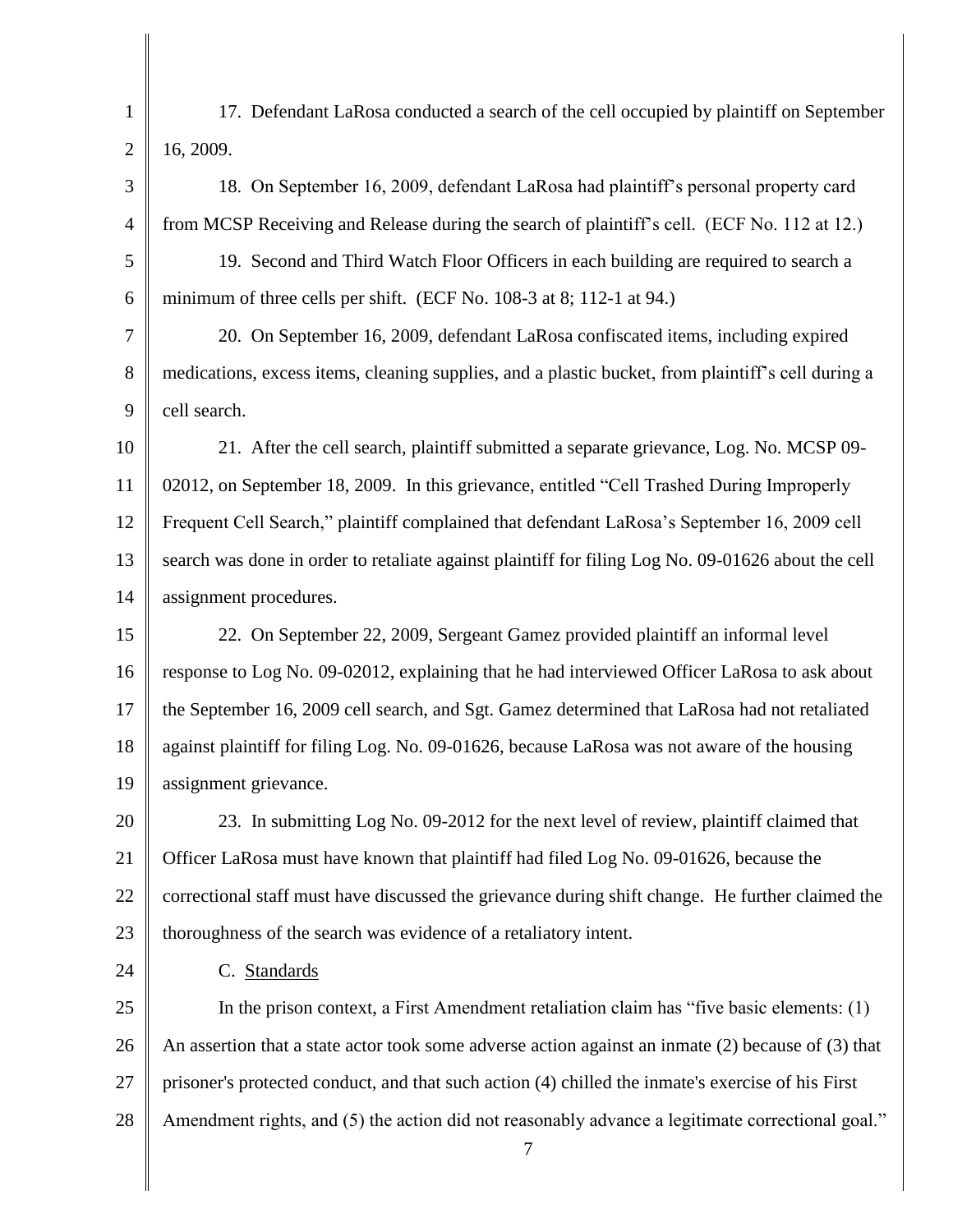| $\mathbf{1}$   | Rhodes v. Robinson, 408 F.3d 559, 567-68 (9th Cir. 2005). Filing an inmate grievance is                   |
|----------------|-----------------------------------------------------------------------------------------------------------|
| $\overline{2}$ | "protected conduct" for purposes of a retaliation claim. See Hines v. Gomez, 108 F.3d 265, 267-           |
| 3              | 68 (9th Cir. 1997). Direct and tangible harm will support a First Amendment retaliation claim             |
| $\overline{4}$ | even without demonstration of a chilling effect on the further exercise of a prisoner's First             |
| 5              | Amendment rights. Rhodes 408 F.3d at 568, n.11. A warning or a threat implying adverse                    |
| 6              | consequences for engaging in protected conduct may be sufficient to constitute "adverse action."          |
| 7              | Brodheim v. Cry, 584 F.3d 1262, 1270 (9th Cir. 2009).                                                     |
| 8              | In addition, plaintiff has the burden of showing that retaliation for the exercise of                     |
| 9              | protected conduct was the "substantial" or "motivating" factor behind the defendant's actions.            |
| 10             | Mt. Healthy City Sch. Dist. Bd. of Educ. v. Doyle, 429 U.S. 274, 287 (1977); Hines, 108 F.3d at           |
| 11             | 267-68 (9th Cir. 1997) (inferring retaliatory motive from circumstantial evidence). Retaliatory           |
| 12             | motive may be shown by the timing of the allegedly retaliatory act and inconsistency with                 |
| 13             | previous actions, as well as direct evidence. Bruce v. Ylst, 351 F.3d 1283, 1288-89 (9th Cir.             |
| 14             | 2003); Pratt v. Rowland, 65 F.3d 802, 808 (9th Cir. 1995).                                                |
| 15             | D. Analysis                                                                                               |
| 16             | Adverse Action & Protected Conduct                                                                        |
| 17             | There is no dispute that defendant searched plaintiff's cell on September 16, 2009, so the                |
| 18             | first element of plaintiff's retaliation claim, an adverse action, has been met. It is also "well         |
| 19             | established that among the rights they retain, prisoners have a First Amendment right to file             |
| 20             | prison grievances," and that "[r] etaliation against prisoners for their exercise of this right is itself |
| 21             | a constitutional violation, and prohibited as a matter of 'clearly established law." Brodheim, 584        |
| 22             | F.3d at 1269 (citations omitted); see also Bruce, 351 F.3d at 1288; Rhodes, 408 F.3d at 567.              |
| 23             | Therefore, the third element of plaintiff's retaliation claim, that the prisoner's conduct allegedly      |
| 24             | causing the retaliation claim was "protected," has also been met. Rhodes, 408 F.3d at 567.                |
| 25             | <b>Retaliatory Motive</b>                                                                                 |
| 26             | With regard to the second element, defendant has provided non-retaliatory reasons for                     |
| 27             | why the search was conducted. Defendant declares that his search of plaintiff's cell was one of           |
| 28             | the routine cell searches required in his job as floor officer, and that the items removed from<br>$8\,$  |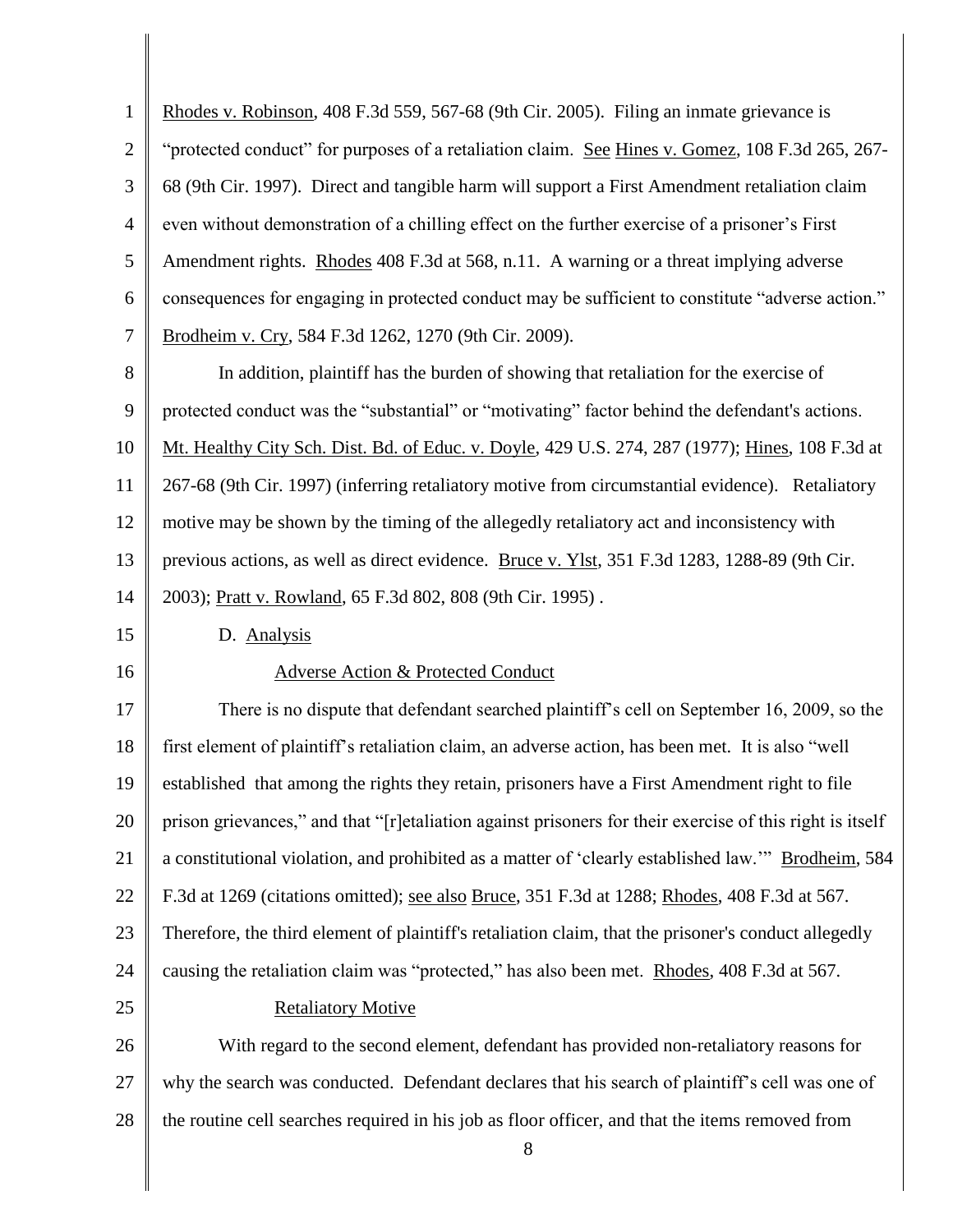| $\mathbf{1}$   | plaintiff's cell were all contraband that inmates are not authorized to possess. (ECF No. 108-3 at  |
|----------------|-----------------------------------------------------------------------------------------------------|
| $\overline{2}$ | 8, 10.) Defendant declares that the search was conducted in accordance with institutional           |
| $\mathfrak{Z}$ | regulations for the purpose of monitoring inmate cells and keeping the institution free of          |
| $\overline{4}$ | contraband, and that it was not done to target or harass plaintiff, or for any other improper       |
| 5              | purpose. (ECF No. 108-3 at 10.) Defendant also declares that the first time he became aware of      |
| 6              | plaintiff's grievance Log No. 09-01626 was when Sgt. Gamez interviewed defendant regarding          |
| $\overline{7}$ | plaintiff's complaint that defendant had conducted the September 16, 2009 cell search in order to   |
| 8              | retaliate against plaintiff for the cell assignment grievance. (ECF No. 108-3 at 8.) Defendant      |
| 9              | declares that because grievance Log No. 09-01626 did not make a complaint about him,                |
| 10             | defendant LaRosa "was not informed of the grievance, and had no reason to be involved in it."       |
| 11             | (ECF No. 108-3 at 8.)                                                                               |
| 12             | No declarations were provided by Officers Irwin and Grzebyk.                                        |
| 13             | However, plaintiff provided circumstantial evidence in support of his claim that the search         |
| 14             | was conducted as retaliation for his prison grievance.                                              |
| 15             | In his declaration, plaintiff states he has served over 28 years in state prison, and contends      |
| 16             | that he is "an expert on serving time and gauging situations with above average success." (ECF      |
| 17             | No. 4 at 18.) Plaintiff claims that "just as inmates share information with each other about        |
| 18             | officers being fair or unfair, correctional officers do share information among themselves to get a |
| 19             | profile on all inmates, [and] information that assists officers in performing their duties." (ECF   |
| 20             | No. 4 at 18.)                                                                                       |
| 21             | Plaintiff contends that the fact that defendant possessed plaintiff's property card during          |
| 22             | the search of plaintiff's cell, and that his cell was searched twice in less than a week,           |
| 23             | demonstrates that the cell search was planned and not random, thus raising an inference that the    |
| 24             | search was retaliatory. (ECF No. 108-3 at 56.) <sup>5</sup>                                         |
| 25             | Plaintiff declares that defendant LaRosa's cell search was "arbitrary and an excessive              |
| 26             | reaction to [plaintiff's] 602 inmate appeal, which did not serve any legitimate penological safety  |
| 27             | The court refers to the copy provided by defendant because plaintiff's copy cuts off pertinent      |
| 28             | portions. (ECF No. 4 at 73.)                                                                        |
|                | 9                                                                                                   |

I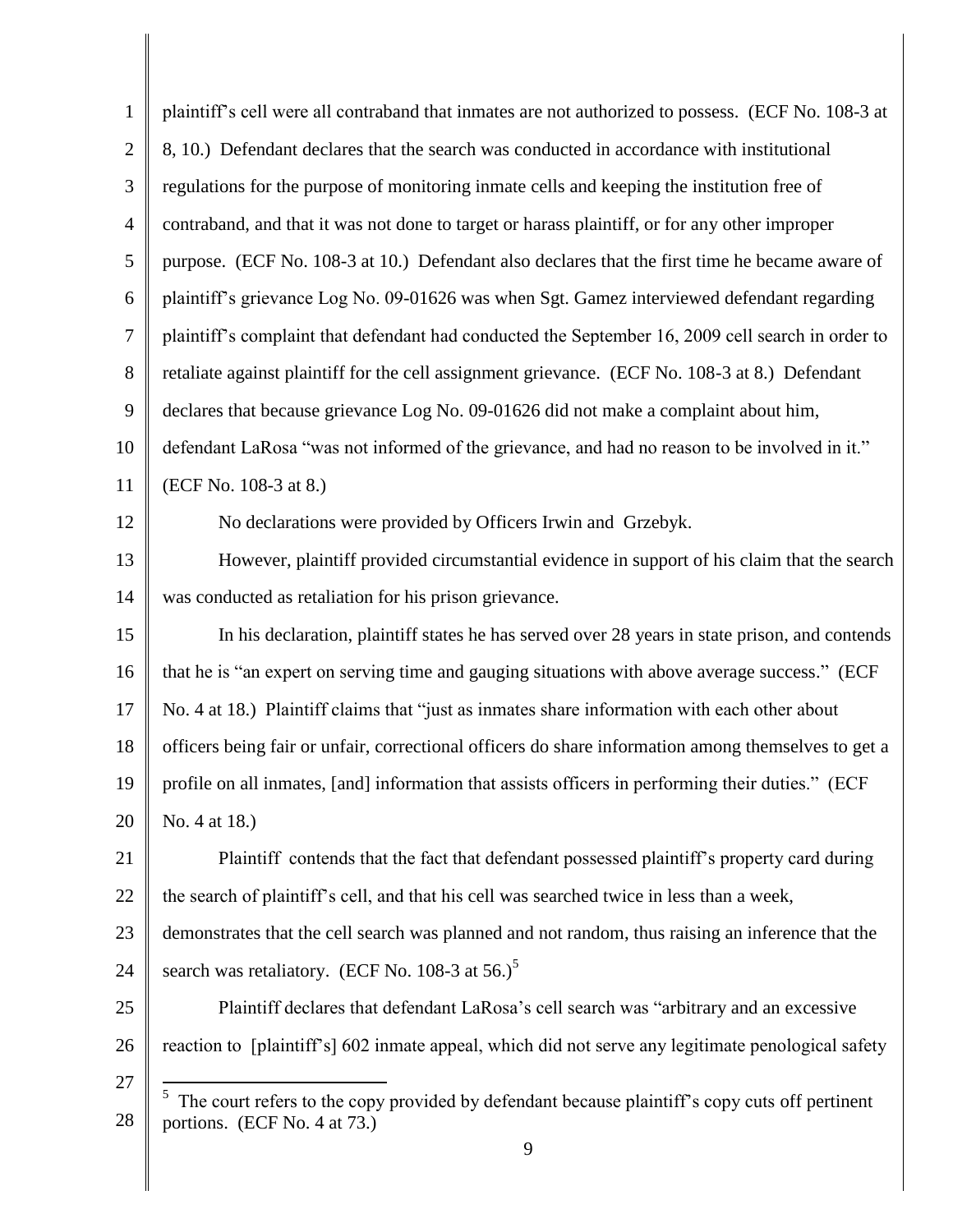1 2 3 4 5 6 7 8 9 and security concerns, particularly since [plaintiff has] been disciplinary free since 1992." (ECF No. 108-3 at 56.) Plaintiff declares that on or about September 7, 2009, during his interview with Officer Irwin, Officer Grzebyk, the officer who removed the rodent, intervened and "openly asked [plaintiff] to drop the 8/23/09 602," and that Officer Irwin "would accommodate [plaintiff] in getting any cell [he] wanted as long as [he] gave Officer Irwin advanced notice." (ECF No. 12 at 8; 108-3 at 56.) Plaintiff appears to argue that the efforts by Officers Irwin and Grzebyk to persuade plaintiff to drop his double-celling grievance support his theory that either one or both officers told defendant LaRosa about the double-celling grievance prior to or on September 16, 2009. (ECF No. 112 at 7.)

10 11 12 13 14 15 Inmate Joseph Viruegas provided a declaration stating that on September 16, 2009, he saw plaintiff"s cell after he and plaintiff returned from chow and noted that "they trashed [plaintiff"s] cell." (ECF No. 4 at 77.) In a second declaration, inmate Viruegas confirmed that he was interviewed by Sgt. Gamez in connection with plaintiff"s grievance concerning the September 16, 2009 cell search, and "explained to him that the cell was thrashed and items were scattered around the cell as if a hurricane had hit the place." (ECF No. 4 at 78.)

16 17 18 19 20 21 22 23 24 25 In addition, plaintiff provided cell search receipts for fourteen searches of plaintiff"s cell from August 9, 2009, to August 29, 2010. In nine of the searches, nothing was confiscated by the searching officer. (ECF No. 112-1 at 72-85.) Multiple items were confiscated in four of the cell searches; however, 4 and 5 items were taken in two of the searches (ECF No. 112-1 at 79, 83). In the August 17 2009 search in which the rodent was removed, 8 items were removed. (ECF No. 112-1 at 73.) But in the cell search at issue on September 16, 2009, at least 18 items were removed. (ECF No. 112-1 at 75.) Plaintiff provided declarations from four other inmates who reviewed the cell search receipt and declared that each had never had so many items confiscated during a cell search, and "that it looked like the officer was angry with Mr. Dixon." (ECF No. 112-1 at 99, 101, 103, 105.)

26 27 28 Moreover, plaintiff disputes that the cleaning supplies and bucket were contraband. In his verified amended complaint, plaintiff states that he had the very same items when both defendant LaRosa and Officer Keenan searched his cell on August 8, 2009, and September 10, 2009,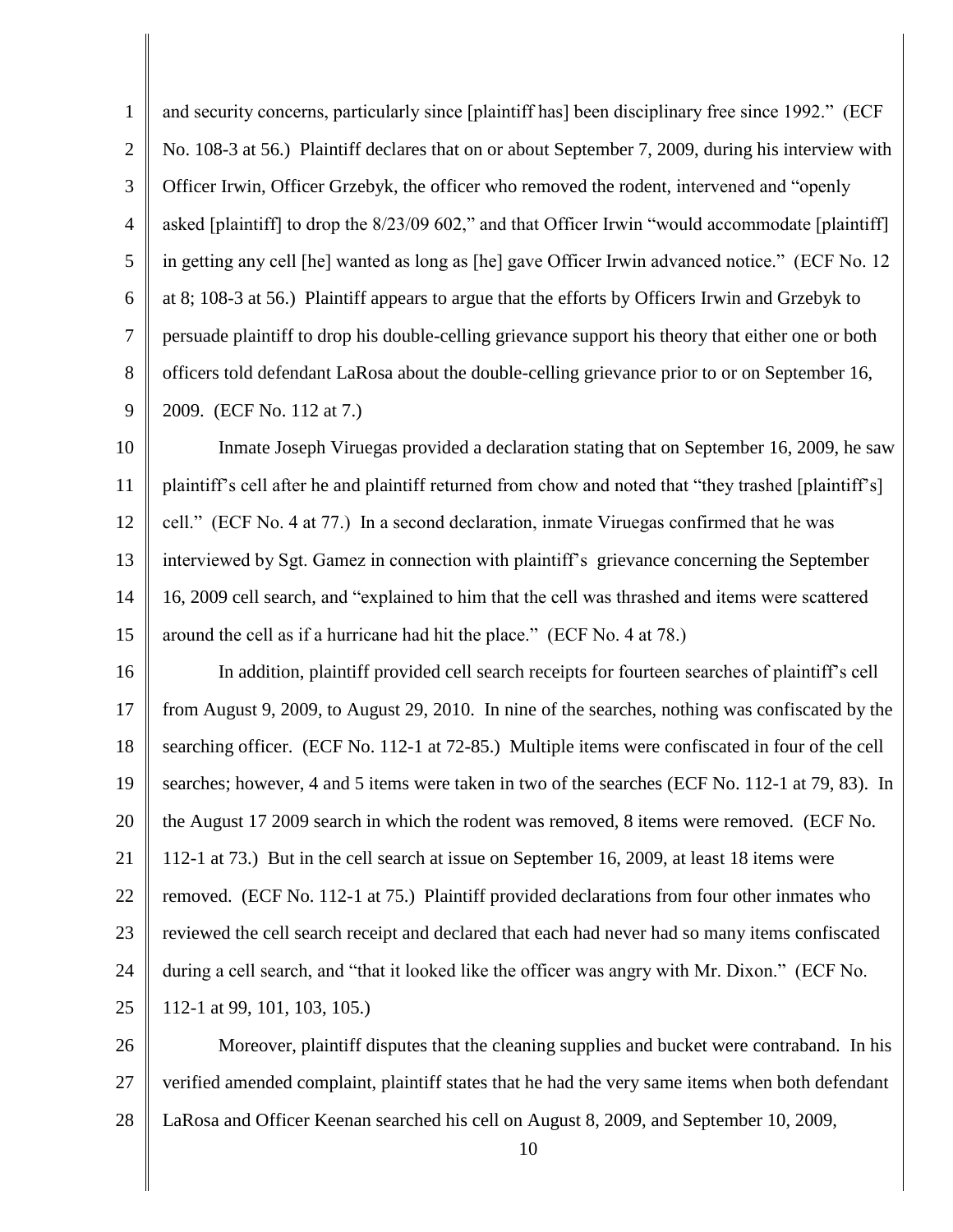1 2 3 4 5 6 7 8 9 respectively. (ECF No. 12 at 9.) Plaintiff argues that the inmate prison canteen is stocked with washing powder and liquid detergents. (ECF No. 112-1 at 7.) In addition, at MCSP hand soaps, cleansing powder, i.e. Ajax, scrubbing pads, rags, plastic buckets, and small hand brooms were provided to inmates. (ECF No. 112-1 at 7.) Plaintiff counters that plastic containers are not a safety and security issue because many items sold to inmates in the canteen and through various approved vendors supply quarterly packages to inmates in plastic containers, including plastic storage containers. (ECF No. 112-1 at 7.) Moreover, plaintiff provided a copy of § 54030.19 of the CDCR Operations Manual that describes property restrictions, and liquid soap and clear storage containers are allowed. (ECF No. 112-1 at 111, 113.)

10 11 12 13 14 15 16 17 18 19 Plaintiff also provided declarations from five other inmates who declare that while at MCSP, they were allowed to keep in their cells cleaning supplies such as cleanser, disinfectant, soap, cleaning rags, and green scrub pads, which were usually distributed weekly by inmate porters or tier tenders assigned as building workers. (ECF No. 112-1 at 98, 100, 102, 104, 106.) Each inmate declares that because inmates were permitted to stock cleaning detergents and soap in their cells, they were also permitted to keep 3-5 gallon white buckets "to wash our state and personal clothing. Most inmates possessed their own buckets." (Id.) These buckets would be confiscated on the "rare occasion a building officer discovered that the inmate had abused the privilege by using his bucket for making "pruno" (wine)." (Id.) Each inmate declares that to their knowledge, these buckets were never used to manufacture weapons. (Id.)

20 21 22 23 24 25 26 27 28 It can be difficult to establish the motives or intent of a defendant; thus, plaintiff may rely on circumstantial evidence. Hines, 108 F.3d at 267-68. Retaliatory motive may be shown by the timing of the allegedly retaliatory act and inconsistency with previous actions, as well as direct evidence. Bruce, 351 F.3d at 1288-89; Pratt, 65 F.3d at 808. Although a retaliatory motive may be inferred from the timing and nature of the alleged retaliatory activities, a mere allegation of a retaliatory motive is insufficient to defeat a motion for summary judgment, see Taylor v. List, 880 F.2d 1040, 1045-46 (9th Cir. 1989) (finding conclusory allegations insufficient to establish that any individual prison official acted in retaliation for protected conduct). The prisoner must submit evidence to establish a link between the exercise of constitutional rights and the allegedly

11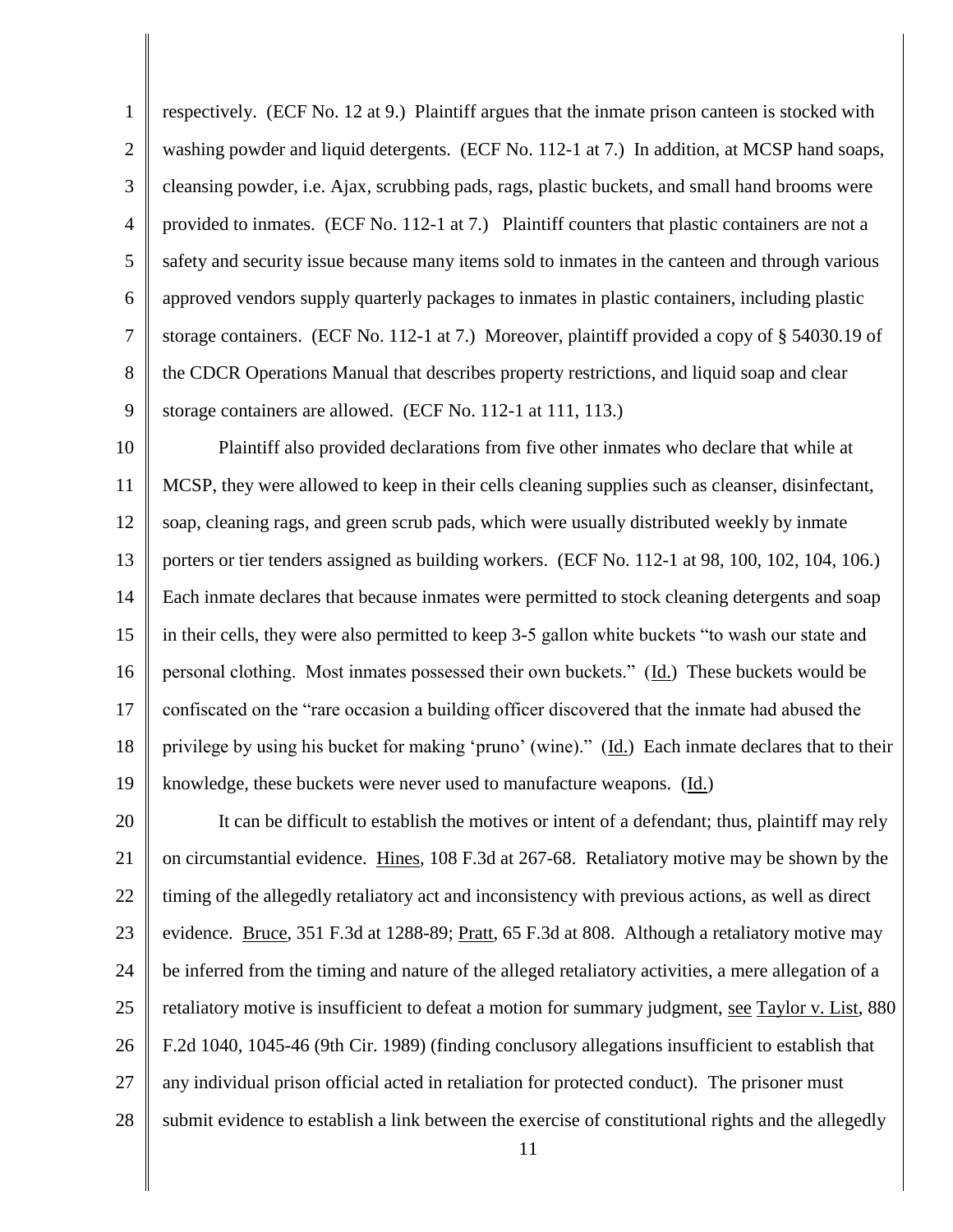1 2 3 4 5 retaliatory action. Compare Pratt, 65 F.3d at 807 (finding insufficient evidence), with Valandingham v. Bojorquez, 866 F.2d 1135, 1138-39 (9th Cir. 1989) (finding sufficient evidence). In Pratt, the court focused on the timing of the alleged retaliatory actions and "most importantly" on whether there was evidence that defendants were "actually aware" of plaintiff's First Amendment activities. Id., 65 F.3d at 808.

6 7 8 9 10 11 12 13 14 15 16 17 18 19 20 21 22 23 Here, despite his evidence, plaintiff has failed to establish a causal nexus between the search of his cell and the prior protected activity. In other words, plaintiff has failed to adduce evidence that defendant LaRosa was actually aware of plaintiff"s August 23, 2009 grievance prior to the September 16, 2009 cell search. It is undisputed that defendant was not initially named in the double celling grievance. None of the declarations offer testimony connecting the cell search with plaintiff"s double-celling grievance. Plaintiff declares that correctional officers discuss inmate grievances, and suggests that Officers Irwin or Grzebyk told defendant LaRosa about plaintiff"s grievance during the shift change. However, plaintiff does not assert that he has personal knowledge of a conversation between defendant and Officers Irwin or Grzebyk; therefore, he cannot relate its substance. Without evidence demonstrating that Officers Irwin or Grzebyk told defendant, or more specific factual support raising an inference that there was such a communication or connection, such allegations are simply speculation. Plaintiff"s reliance on the general nature of communication among officers in the prison setting is insufficient to defeat defendant"s declaration that he was not told about plaintiff"s double-celling grievance prior to the September 16, 2009 cell search. Plaintiff's theory that the efforts of Officers Irwin and Grzebyk to persuade plaintiff to drop the double celling grievance demonstrates that they told defendant LaRosa about the grievance, or told him to search the cell in retaliation, is too attenuated to demonstrate a retaliatory motive on the part of defendant LaRosa.

24 25 26 27 28 Moreover, plaintiff failed to demonstrate that a jury could infer retaliatory motive from the timing of the cell search. Twenty days elapsed between the submission of plaintiff"s grievance on August 23, 2009, and September 16, 2009, the date defendant LaRosa searched plaintiff"s cell. Nine days elapsed between the date Officer Irwin spoke with plaintiff about the double-celling grievance and the September 16, 2009 cell search. Plaintiff failed to explain how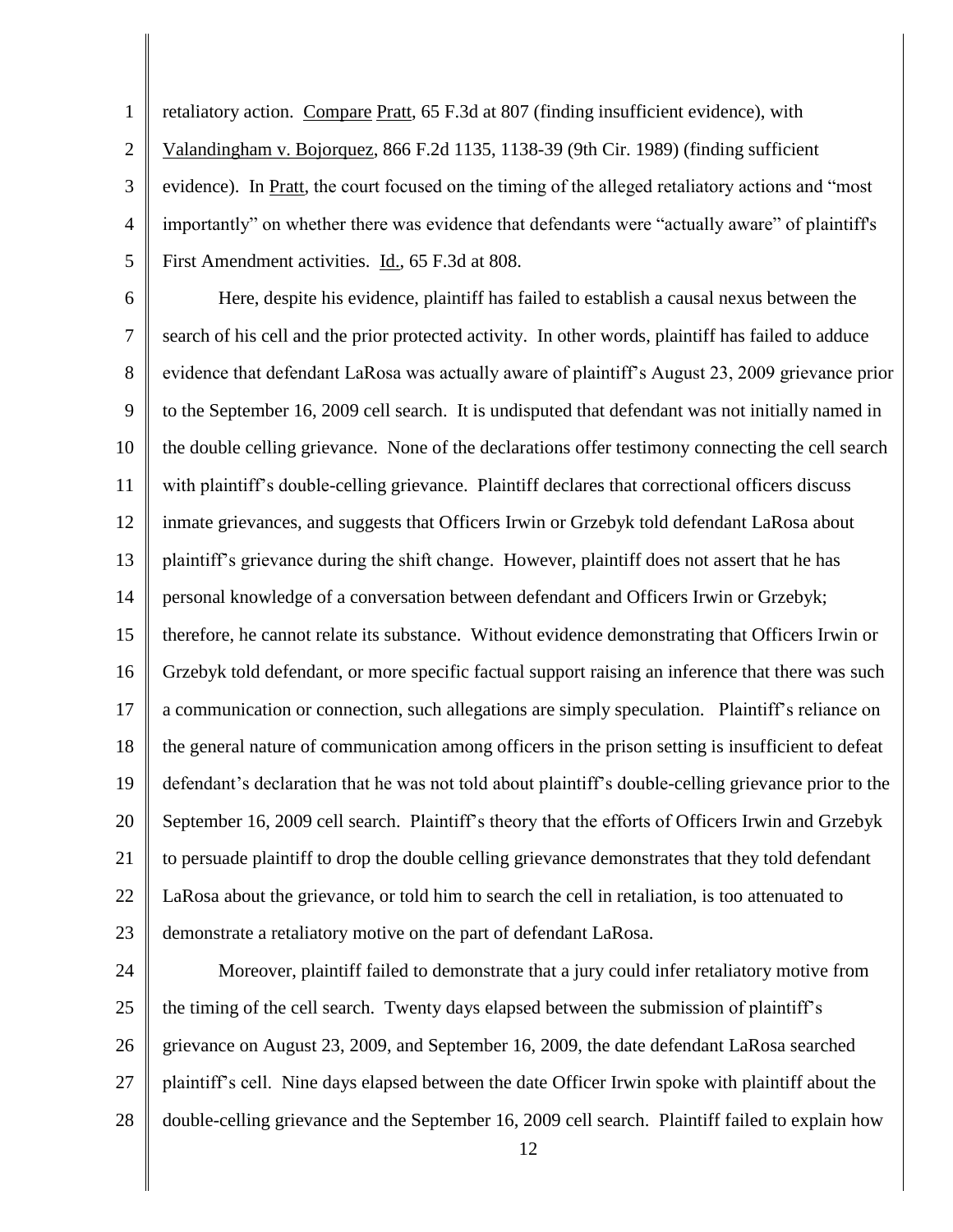1 2 3 4 5 6 7 8 9 10 11 12 13 14 15 16 17 18 19 20 21 22 23 24 25 26 27 28 13 the court can infer a retaliatory motive on the part of defendant LaRosa when there was no close proximity in time between these events, and no evidence suggesting he was aware of the protected conduct. In Bruce, the Ninth Circuit found Bruce had established a triable issue of fact where the timing of his gang validation was suspect because it came "soon after his success in the prison conditions grievances." Id., 351 F.3d at 1288. In Uribe v. McKesson, 2011 WL 9640 (E.D. Cal. Jan. 3, 2011), all the conduct at issue took place on one day, between 3:00 p.m. and 7:00 p.m. In Williams v. Williams, 2012 WL 1094351 (N.D. Cal. March 29, 2012), the alleged retaliatory conduct took place four days after the protected conduct. Here, the court finds nothing suspect about the timing to warrant an inference as to retaliatory motive. Plaintiff argues that the "excessive" cell search "is consistent with defendant being aware of" plaintiff"s grievance Log No. 09-01626. (ECF No. 112-1 at 8.) However, an allegedly "excessive" cell search, standing alone, fails to demonstrate defendant was aware of the protected conduct. Aside from plaintiff"s speculation that other officers told defendant about the grievance, there is no evidence from which a jury can infer that defendant's cell search was motivated by the August 23, 2009 grievance. Absent a connection or link between defendant and the August 23, 2009 grievance, one allegedly excessive cell search, standing alone, is insufficient. Viewing the evidence in plaintiff"s favor, and assuming defendant LaRosa was angry, planned to search plaintiff"s cell on September 16, 2009, and took plaintiff"s bucket and cleaning supplies when inmates are normally allowed to retain them at MCSP, no reasonable jury could find that such search was connected to or motivated by plaintiff"s double-celling grievance. Importantly, none of the statements plaintiff attributes to defendant LaRosa relate to plaintiff filing grievances. (ECF No. 108-3 at 54.)<sup>6</sup> None of plaintiff's evidence connects defendant <sup>6</sup> In grievance Log No. 09-02012, plaintiff references a confrontation with defendant LaRosa on August 17, 2009, about a week prior to the filing of grievance Log No. 09-01626. (ECF No. 108- 3 at 54.) Plaintiff recounted the following exchange between him and defendant LaRosa: In fact, regarding the 8/17/09 cell search: upon returning from work and discovering that my cell had been searched, I respectfully asked C/O LaRosa did he know who had searched my cell. He said, "No, I just came on." I said, "I"m only asking because it was just searched a week or so ago." He antagonistically replied, "I can search your cell every day if I want!" I responded, "That's not what Title 15 says." Surprisingly, in a boisterious [sic] and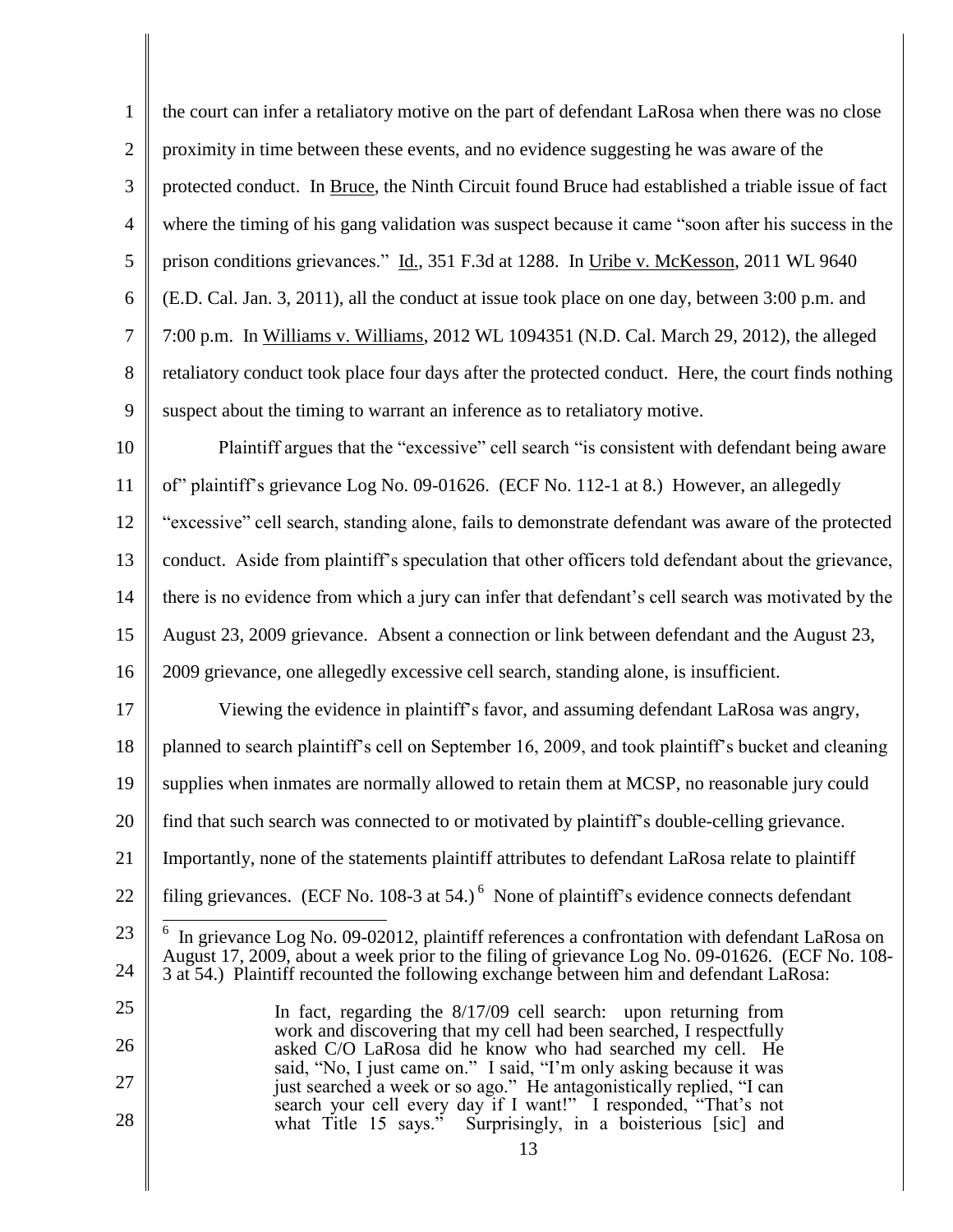| $\mathbf{1}$   | LaRosa to the double-celling grievance, either directly or through reasonable inference. Plaintiff                                       |
|----------------|------------------------------------------------------------------------------------------------------------------------------------------|
| $\overline{2}$ | did not specifically name defendant in grievance Log No. 09-01626 until October 10, 2009, after                                          |
| 3              | the September 16, 2009 cell search. Moreover, plaintiff's grievance concerning the allegedly                                             |
| $\overline{4}$ | retaliatory cell search, submitted on September 18, 2009, cannot demonstrate retaliatory motive                                          |
| 5              | for a cell search conducted prior to the filing of such grievance.                                                                       |
| 6              | Because plaintiff cannot demonstrate a genuine issue of material fact as to the second                                                   |
| $\tau$         | element of retaliation, see Rhodes, 408 F.3d at 567-68, it is not necessary to discuss the remaining                                     |
| 8              | elements. For the foregoing reasons, defendant is entitled to summary judgment.                                                          |
| 9              | D. Conclusion                                                                                                                            |
| 10             | Based on the above, the undersigned recommends that defendant's motion for summary                                                       |
| 11             | judgment be granted.                                                                                                                     |
| 12             | <b>Alternative Grounds</b>                                                                                                               |
| 13             | Because defendant is entitled to summary judgment, the court need not address                                                            |
| 14             | defendant's argument that he is entitled to qualified immunity.                                                                          |
| 15             | Recommendation                                                                                                                           |
| 16             | Accordingly, IT IS RECOMMENDED that defendant's motion for summary judgment                                                              |
| 17             | (ECF No. 108) be granted.                                                                                                                |
| 18             | These findings and recommendations are submitted to the United States District Judge                                                     |
| 19             | assigned to the case, pursuant to the provisions of 28 U.S.C. § 636(b)(l). Within fourteen days                                          |
| 20             | after being served with these findings and recommendations, any party may file written                                                   |
| 21             | objections with the court and serve a copy on all parties. Such a document should be captioned                                           |
| 22             | "Objections to Magistrate Judge's Findings and Recommendations." Any response to the                                                     |
| 23             |                                                                                                                                          |
| 24             | belligerent tone, C/O LaRosa yelled, "I'll prove to you that I can<br>search your cell whenever I want!" "Go to your cell!" I said, "I'm |
| 25             | trying to talk sensible and you show an attitude just because I'm<br>concerned about my cell being searched again so quickly." He said,  |
| 26             | "Lock up!" That was the only confrontation between C/O LaRosa<br>and myself other than him taking shelves off my cell wall several       |
| 27             | months $ago. \ldots$                                                                                                                     |
| 28             | (ECF No. 108-3 at 54.)                                                                                                                   |
|                | 14                                                                                                                                       |

║